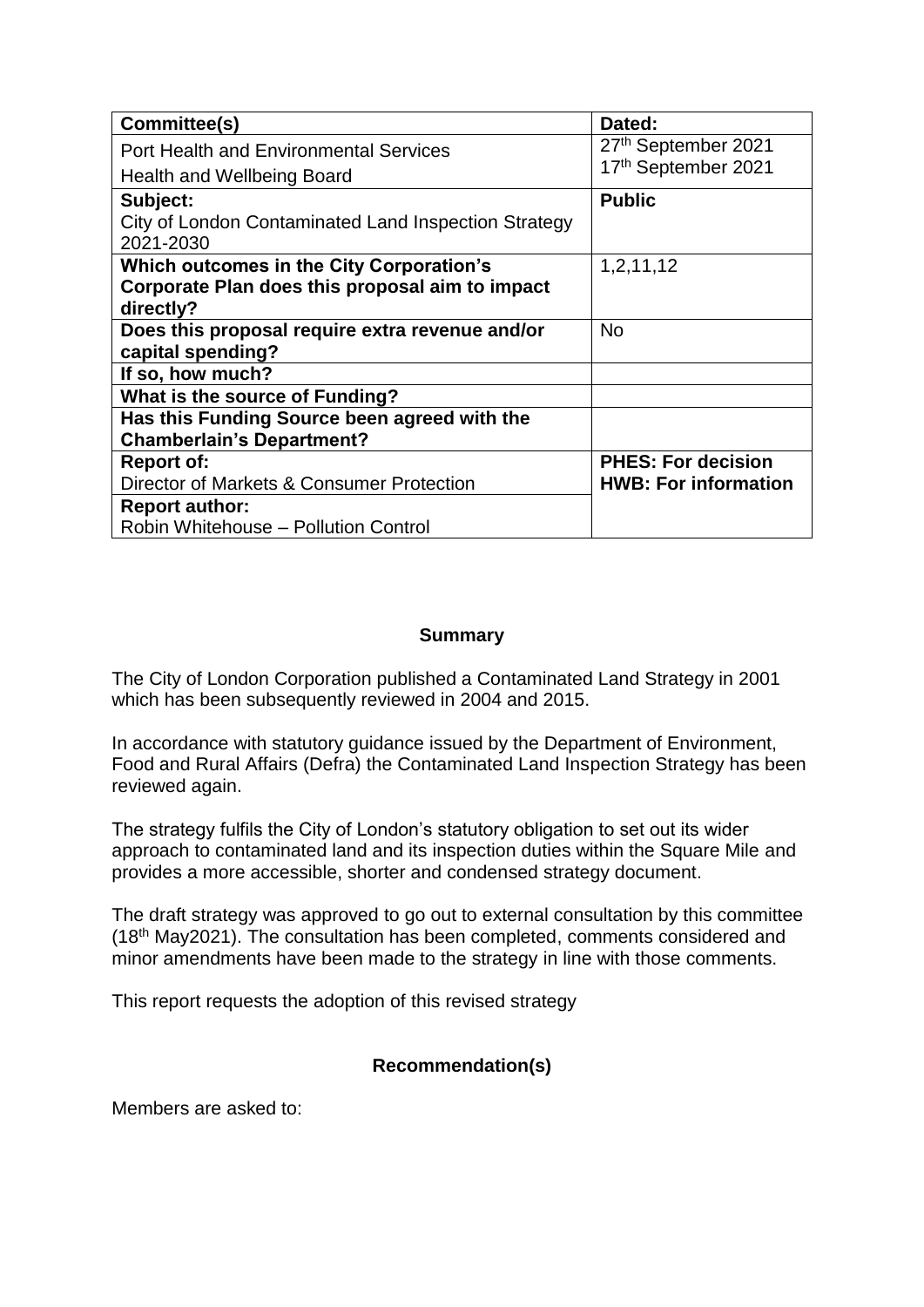• Approve the proposal set out in paragraph 10 that the attached contaminated land inspection strategy 2021-2030 (Appendix 1) is adopted from the 1st October 2021.

## **Main Report**

# **Background**

- 1 In 2000, Part 2A of the Environmental Protection Act 1990 (EPA) was introduced to enable the remediation of land which meets the definition of contaminated land, based on its current land use.
- 2 The City of London Corporation as a regulator of Part 2A must:
	- Inspect the City to identify and categorise contaminated land.
	- Establish responsibility for the remediation of the land.
	- Ensure that appropriate remediation takes place.
	- Keep a public register detailing regulatory action taken to deal with contamination.
- 3 In 2001, the City of London produced a strategy outlining its approach to dealing with contaminated land in the 'Square Mile' using Part 2A Environmental Protection Act 1990.
- 4 This revised Strategy builds upon the earlier 2001 strategy and its revisions. It is considered that *"no evidence of significant harm or pollution of controlled water is currently taking place, and there is no contaminated land in the City as defined by the legislation"*.
- 5 This strategy review concludes there is scope for further 'strategic inspection' (desktop study) and documentation of the City's exposed ground and work to be undertaken to ensure continued compliance with the aims and objectives of the legislation and Statutory Guidance.
- 6 This revised and condensed Strategy ensures that the City of London's approach continues to be suitable and appropriate to address the City's obligations.
- 7 The details of the Strategy were included in the papers for the 18<sup>th</sup> May 2021 committee meeting.
- 8 External consultation was undertaken in accordance with the committee report (18th May 2021).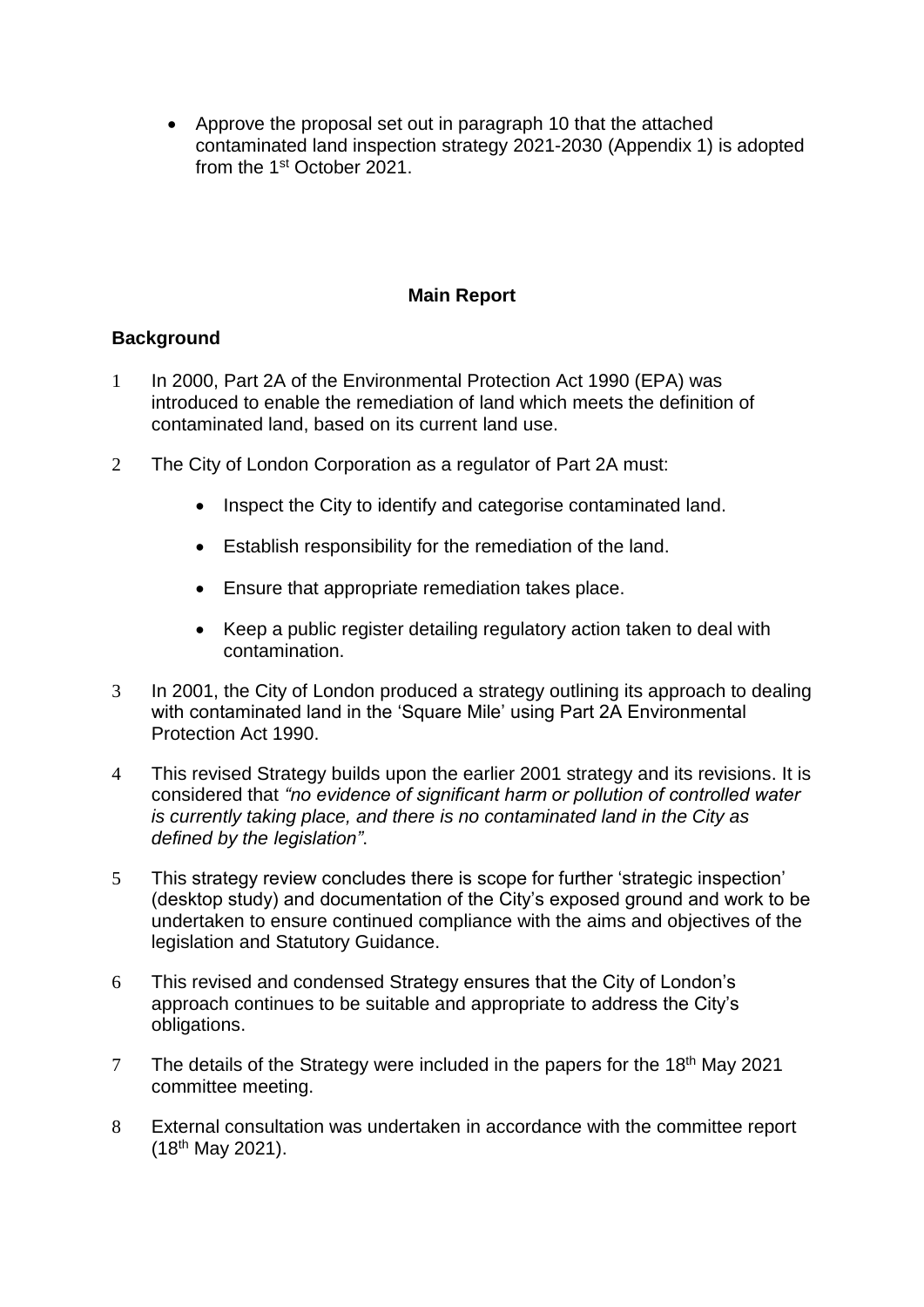9 The Environment Agency responded recommending technical amendments regarding the description of the underlying soils and aquifers, and the nature of some water abstraction licences within the City (appendix 2). These amendments have been made to the strategy and highlighted (Appendix 3).

# **Proposals/Options**

10 The attached contaminated land inspection strategy 2021-2030 is adopted from the 1st October 2021.

## **Corporate & Strategic Implications**

- 11 The proposals within this report and strategy meet the statutory requirements set out under Part 2A Environmental Protection Act 1990, as they apply to the City of London Corporation.
- 12 The work on contaminated land sits within the Corporate Plan Strategic Aims to "shape outstanding environments" and to "contribute to a flourishing society"

## **Implications**

- 13 The work contained within the strategy will be funded using existing resources from within the Port Health and Public Protection Service.
- 14 Should quantitative risk assessment as part of a detailed inspection be required costs (consultants fees / soil sampling / remediation) will be assessed based on the individual characteristics of the site and details of land ownership in line with the core legislation and the Guidance. Costs and liability will be apportioned to the responsible individual or organisation. A further report will be made to this committee if the need for a quantitative investigation is identified involving a financial implication for the City.

## **Appendix**

- Appendix 1 The City of London Contaminated Land Inspection Strategy 2021-2030.
- Appendix 2 Environment Agency consultation response.
- Appendix 3 The City of London Contaminated land Inspection Strategy 2021-2030.(Track changes)

## **Background Papers**

• The Port Health and Environmental Services Committee 18<sup>th</sup> May 2021, available at: [https://democracy.cityoflondon.gov.uk/documents/g21985/Public%20reports%20pack%2018th-May-](https://democracy.cityoflondon.gov.uk/documents/g21985/Public%20reports%20pack%2018th-May-2021%2011.00%20Port%20Health%20Environmental%20Services%20Committee.pdf?T=10)[2021%2011.00%20Port%20Health%20Environmental%20Services%20Committee.pdf?T=10](https://democracy.cityoflondon.gov.uk/documents/g21985/Public%20reports%20pack%2018th-May-2021%2011.00%20Port%20Health%20Environmental%20Services%20Committee.pdf?T=10)